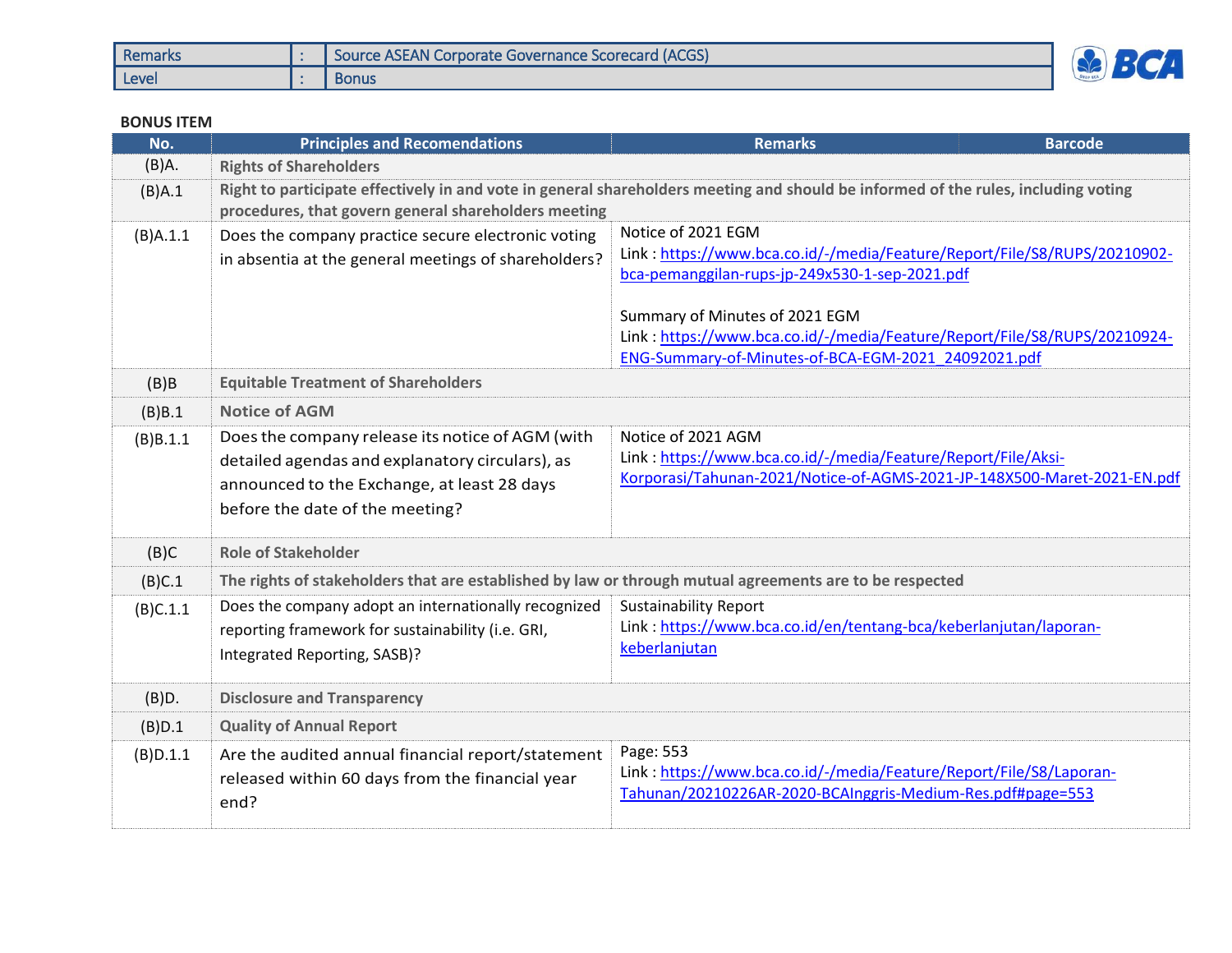| Remarks | Source ASEAN Corporate Governance Scorecard (ACGS) |              |  |
|---------|----------------------------------------------------|--------------|--|
| Level   |                                                    | <b>Bonus</b> |  |

|          |                                                                                                                                                                     | Link: https://www.idx.co.id/en-us/listed-companies/company-<br>profiles/company-profile-detail/?kodeEmiten=BBCA                                                                                                                                                                                                 |  |  |
|----------|---------------------------------------------------------------------------------------------------------------------------------------------------------------------|-----------------------------------------------------------------------------------------------------------------------------------------------------------------------------------------------------------------------------------------------------------------------------------------------------------------|--|--|
| (B)D.1.2 | Does the company disclose details of<br>remuneration of the CEO?                                                                                                    | Annual Report 2020 discloses the Board of Directors' Remuneration<br>Page: 388<br>Link: https://www.bca.co.id/-/media/Feature/Report/File/S8/Laporan-<br>Tahunan/20210226AR-2020-BCAInggris-Medium-Res.pdf#page=390                                                                                             |  |  |
| (B)E     | <b>Responsibilities of the Board</b>                                                                                                                                |                                                                                                                                                                                                                                                                                                                 |  |  |
| (B)E.1   | <b>Board Competencies and Diversity</b>                                                                                                                             |                                                                                                                                                                                                                                                                                                                 |  |  |
| (B)E.1.1 | Does the company have at least one female<br>independent director/commissioner?                                                                                     | BCA's website discloses the member of Board of Commissioner<br>Website:<br>Link: https://www.bca.co.id/en/tentang-bca/korporasi/manajemen-bca                                                                                                                                                                   |  |  |
| (B)E.1.2 | Does the company have a policy and disclose<br>measurable objectives for implementing its<br>board diversity and report on progress in<br>achieving its objectives? | The company have a policy regarding its board diversity and report its<br>realization on annual report.<br>Page 382<br>Link: https://www.bca.co.id/-/media/Feature/Report/File/S8/Laporan-<br>Tahunan/20210226AR-2020-BCAInggris-Medium-Res.pdf#page=384                                                        |  |  |
| (B)E.2   | <b>Board Structure</b>                                                                                                                                              |                                                                                                                                                                                                                                                                                                                 |  |  |
| (B)E.2.1 | Is the Nominating Committee comprise entirely of<br>independent directors/commissioners?                                                                            | The members of RNC committee are as follows:<br>Raden Pardede (Chairman)<br>$\bullet$<br>D.E.Setijoso<br>$\bullet$<br>Hendra Tanumihardja<br>Refer to:<br>Annual Report Page 402<br>https://www.bca.co.id/-/media/Feature/Report/File/S8/Laporan-<br>Tahunan/20210226AR-2020-BCAInggris-Medium-Res.pdf#page=404 |  |  |
| (B)E.2.2 | Does the Nominating Committee undertake                                                                                                                             | Website:                                                                                                                                                                                                                                                                                                        |  |  |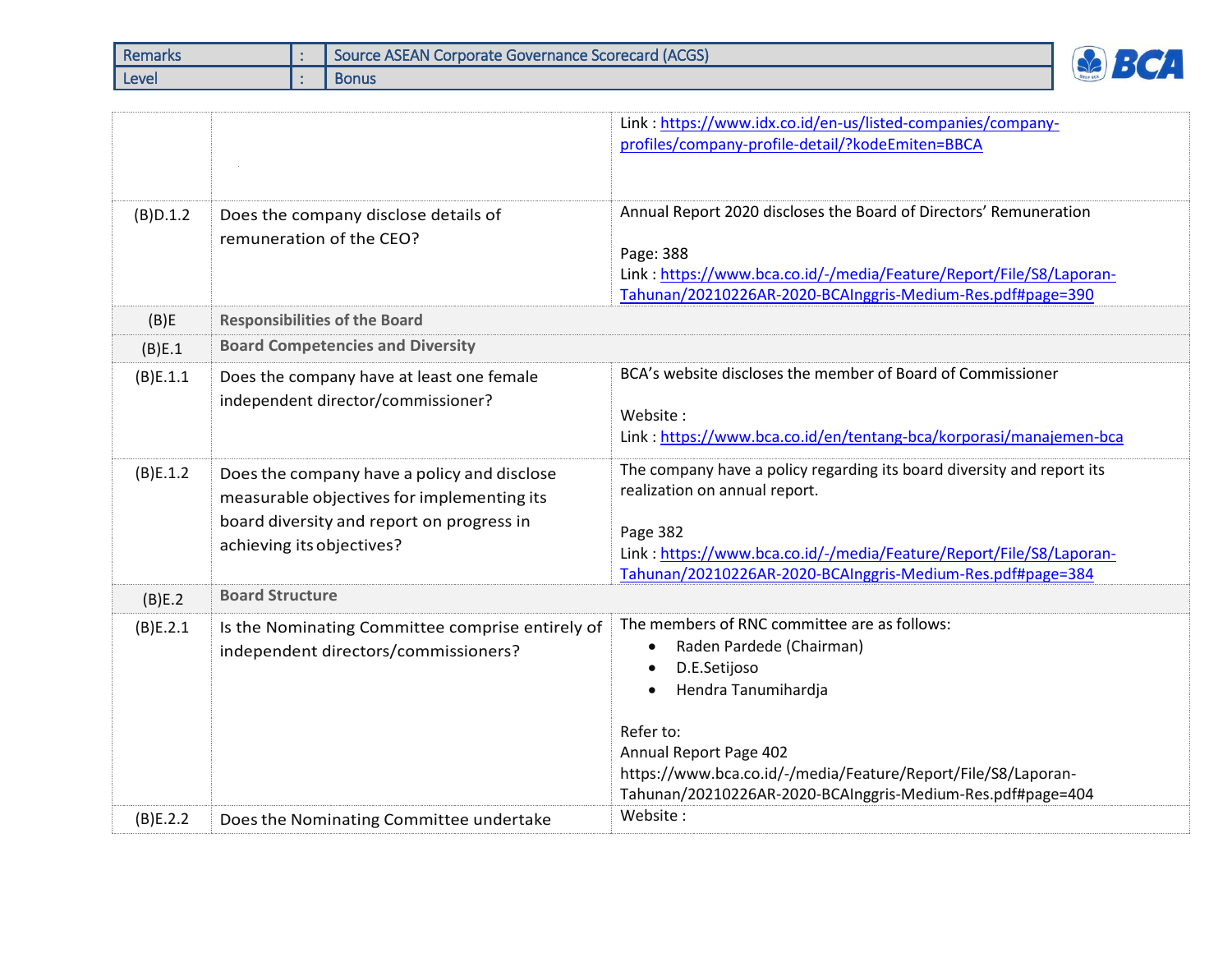| Remarks | Source ASEAN Corporate Governance Scorecard (ACGS) |                          |
|---------|----------------------------------------------------|--------------------------|
| Level   | <b>Bonus</b>                                       | $\overline{\phantom{0}}$ |

|          | the process of identifying the quality of<br>directors aligned with the company's<br>strategic directions?                                                                                                                                          | Link: https://www.bca.co.id/-/media/Feature/Report/File/S8/Kebijakan-<br>GCG/20190712-Kebijakan-Nominasi-Dirkom-EN.pdf                                                                                                                                                                                                                                                                                                                                                                                                                                                                                              |
|----------|-----------------------------------------------------------------------------------------------------------------------------------------------------------------------------------------------------------------------------------------------------|---------------------------------------------------------------------------------------------------------------------------------------------------------------------------------------------------------------------------------------------------------------------------------------------------------------------------------------------------------------------------------------------------------------------------------------------------------------------------------------------------------------------------------------------------------------------------------------------------------------------|
| (B)E.3   | <b>Board Appointments and Re-Election</b>                                                                                                                                                                                                           |                                                                                                                                                                                                                                                                                                                                                                                                                                                                                                                                                                                                                     |
| (B)E.3.1 | Does the company use professional search firms<br>or other external sources of candidates (such as<br>director databases set up by director or<br>shareholder bodies) when searching for<br>candidates to the board of directors/<br>commissioners? | The company have a policy that stated the use of professional search firms or<br>other external sources of candidates.<br>"BCA can use the services of third parties in order to search candidates for the<br>Board of Commissioners and / or Directors."<br>Refer to:<br>Annual Report Page 388-339 & 350<br>https://www.bca.co.id/-/media/Feature/Report/File/S8/Laporan-<br>Tahunan/20210226AR-2020-BCAInggris-Medium-Res.pdf#page=400<br>Nomination Policy Page 1 Point 8<br>Website:<br>Link: https://www.bca.co.id/-/media/Feature/Report/File/S8/Kebijakan-<br>GCG/20190712-Kebijakan-Nominasi-Dirkom-EN.pdf |
| (B)E.4   | <b>Board Appointments and Re-Election</b>                                                                                                                                                                                                           |                                                                                                                                                                                                                                                                                                                                                                                                                                                                                                                                                                                                                     |
| (B)E.4.1 | Do independent non-executive<br>directors/commissioners make up more<br>than 50% of the board of directors/<br>commissioners for a company with<br>independent chairman?                                                                            | Annual Report 2020 discloses the member of Board of Commissioner<br>Refer to:<br>Annual Report Page 340,352<br>https://www.bca.co.id/-/media/Feature/Report/File/S8/Laporan-<br>Tahunan/20210226AR-2020-BCAInggris-Medium-Res.pdf#page=342<br>https://www.bca.co.id/-/media/Feature/Report/File/S8/Laporan-<br>Tahunan/20210226AR-2020-BCAInggris-Medium-Res.pdf#page=354                                                                                                                                                                                                                                           |
| (B)E.5   | <b>Risk Oversight</b>                                                                                                                                                                                                                               |                                                                                                                                                                                                                                                                                                                                                                                                                                                                                                                                                                                                                     |
| (B)E.5.1 | Does the board describe its governance process<br>around IT issues including disruption, cyber                                                                                                                                                      | Page 250<br>Link: https://www.bca.co.id/-/media/Feature/Report/File/S8/Laporan-<br>Tahunan/20210226AR-2020-BCAInggris-Medium-Res.pdf#page=252                                                                                                                                                                                                                                                                                                                                                                                                                                                                       |